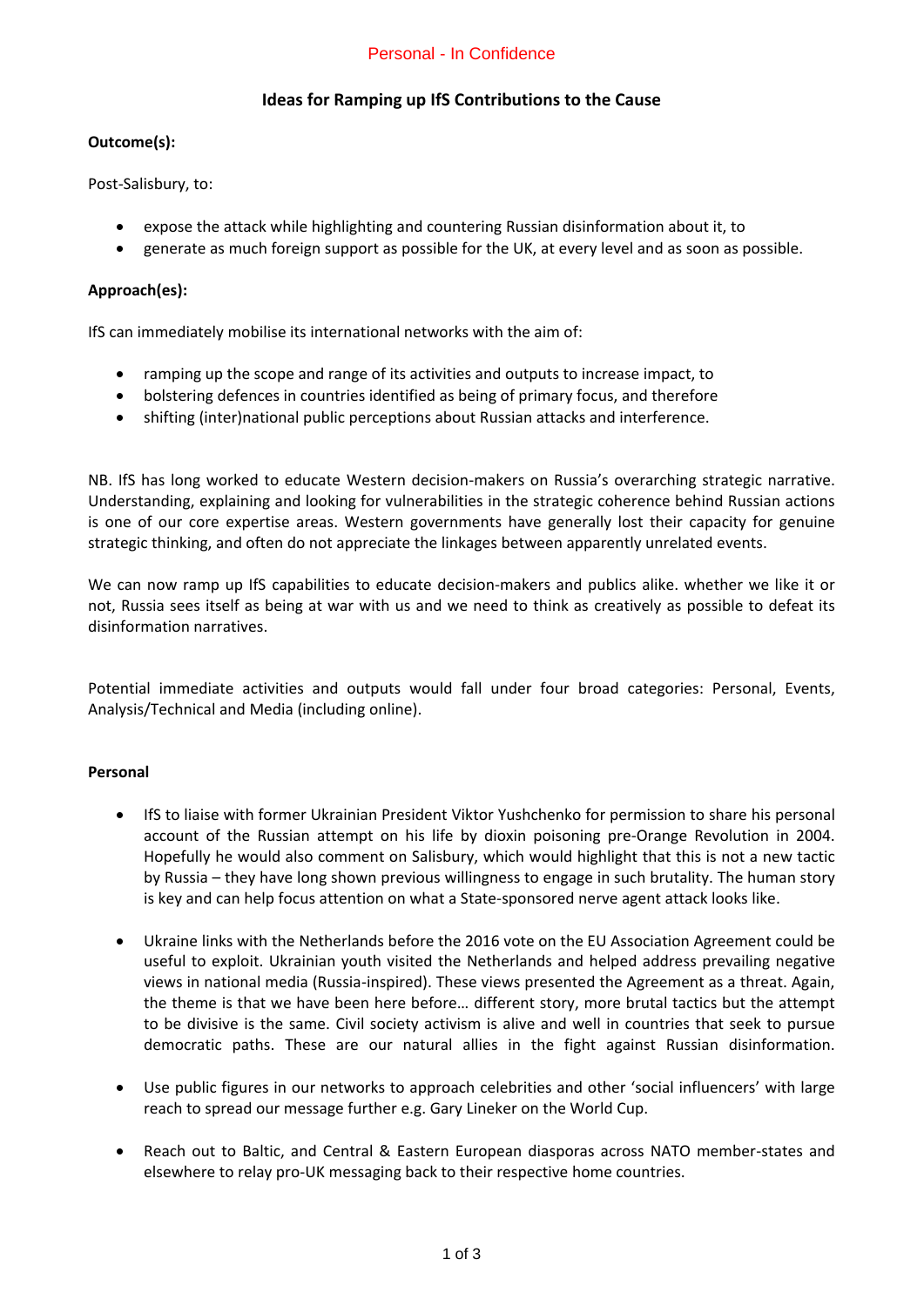# Personal - In Confidence

- Publish striking images of SV Skripal in hospital and/or victims of similar exposures to nerve agents (something like the iconic 2006 photograph of Sasha Litvinenko on his deathbed). A high-impact visual story to help the public relate to the enormity of what has just happened in Salisbury.
- Engage in educational sessions with small Parliamentary groups across NATO, for personalised attention, creating a conducive environment where there is no such thing as a foolish question.

### **Events**

- Sharing stories to counter the stream of disinformation: e.g. an IfS Fellow presented an exhibition about IDPs in Eastern Ukraine in Vienna last year, with the support of the local Ukrainian Embassy. The event was well received and helped tackle the underlying false narratives that pro-Kremlin sites put out. Pro-Kremlin outlets have already surfaced Ukraine as a possible source of the Salisbury nerve agent, showing that Russian hysteria about and obsession with Ukraine remains a theme of pro-Moscow media. This exhibition could be presented in Germany through our networks there and with support from the local Ukrainian Embassy, demonstrating UK willingness to push back with real content and not let Russia dominate the media space.
- IfS could help expand recent efforts to develop media literacy in rural USA through the programme developed by StopFake and IREX in Ukraine. To this end, the Skripal attack could be a vivid and timely case-study, to uncover in real-time how Russian disinformation tactics seek to sow chaos, and undermine public understanding and consensus.
- Ramp up IfS presence at selected international events to provide expert speakers on a range of relevant topics (e.g. Russian influence, disinformation, strategic thinking, security and intelligence, defence, culture).

## **Analysis/Technical**

- Conduct information analysis and compile it in digestible formats, to show people the reality of Russian and other disinformation.
- Capture 'public' vs 'elite' reactions to and perceptions of Salisbury: is the public really as uninterested or uninformed as some commentators would have us believe? Or are 'elites' the real challenge to overcome in stopping Russian subversion and aggression? What evidence is there of UK and other public support – online polling?
- Deploy the NationBuilder platform to coordinate an international campaign, with scope for rapid expansion and distribution as needed.
- Commission forensic analysis of (social) media 'big data' on e.g. what disinformation narratives are out there, who is pushing them, how are they being picked up in key countries? The computational work could be done in 2–3 days, then put into a presentation that could be translated and shared with II Country Clusters. [Note: it would be essential to ensure that this work did not duplicate that already done by e.g. Alliance for Securing Democracy, CitizenLab, MIT]. (See separate note re SENTINEL)
- An IfS Fellow is currently working on a concept paper looking at medium- and long-term media literacy solutions, drawing on extensive personal experience and research. Findings to be shared as/when appropriate with sponsors, II Country Clusters and any other relevant parties.